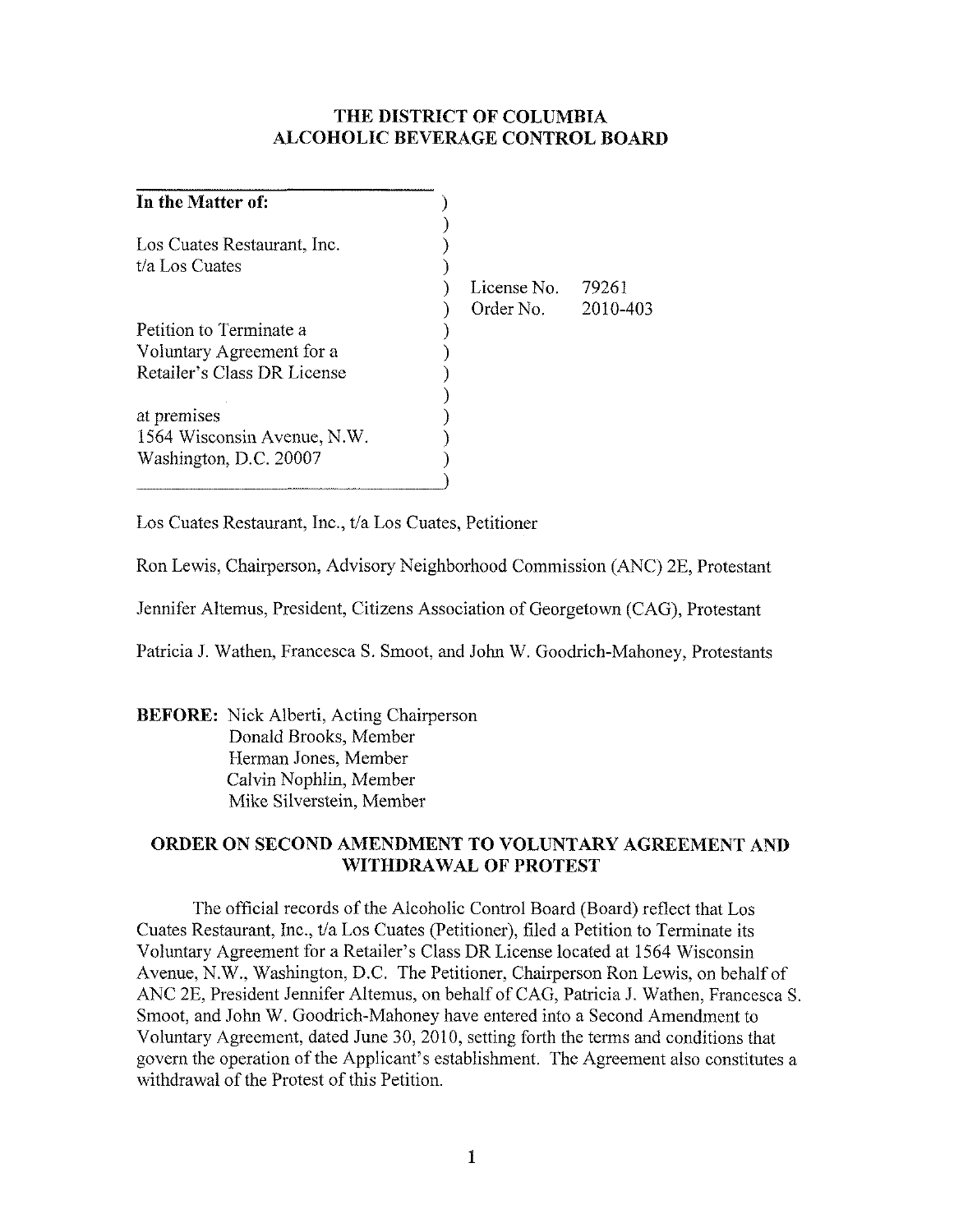## Los Cuates Restaurant, Inc. **tla Los Cuates License** No: **79261**  Page 2

The Agreement has been reduced to writing and has been properly executed and filed with the Board. The Petitioner, Chairperson Ron Lewis, on behalf of ANC 2E, President Jennifer Altemus, on behalf of CAG, Patricia J. Wathen, Francesca S. Smoot, and John W. Goodrich-Mahoney are signatories to the Agreement.

Accordingly, it is this 28th day of July 2010, **ORDERED** that:

- 1. The Protest in this matter is hereby **DISMISSED;**
- 2. The above-referenced Agreement submitted by the Petitioner, ANC 2E, CAG, Patricia J. Wathen, Francesca S. Smoot, and John W. Goodrich-Mahoney to govern the operations of the Applicant's establishment is **APPROVED** and **INCORPORATED** as part of this Order; and
- 4. Copies of this Order shall be sent to the Petitioner, ANC 2E, CAG, Patricia J. Wathen, Francesca S. Smoot, and John W. Goodrich-Mahoney.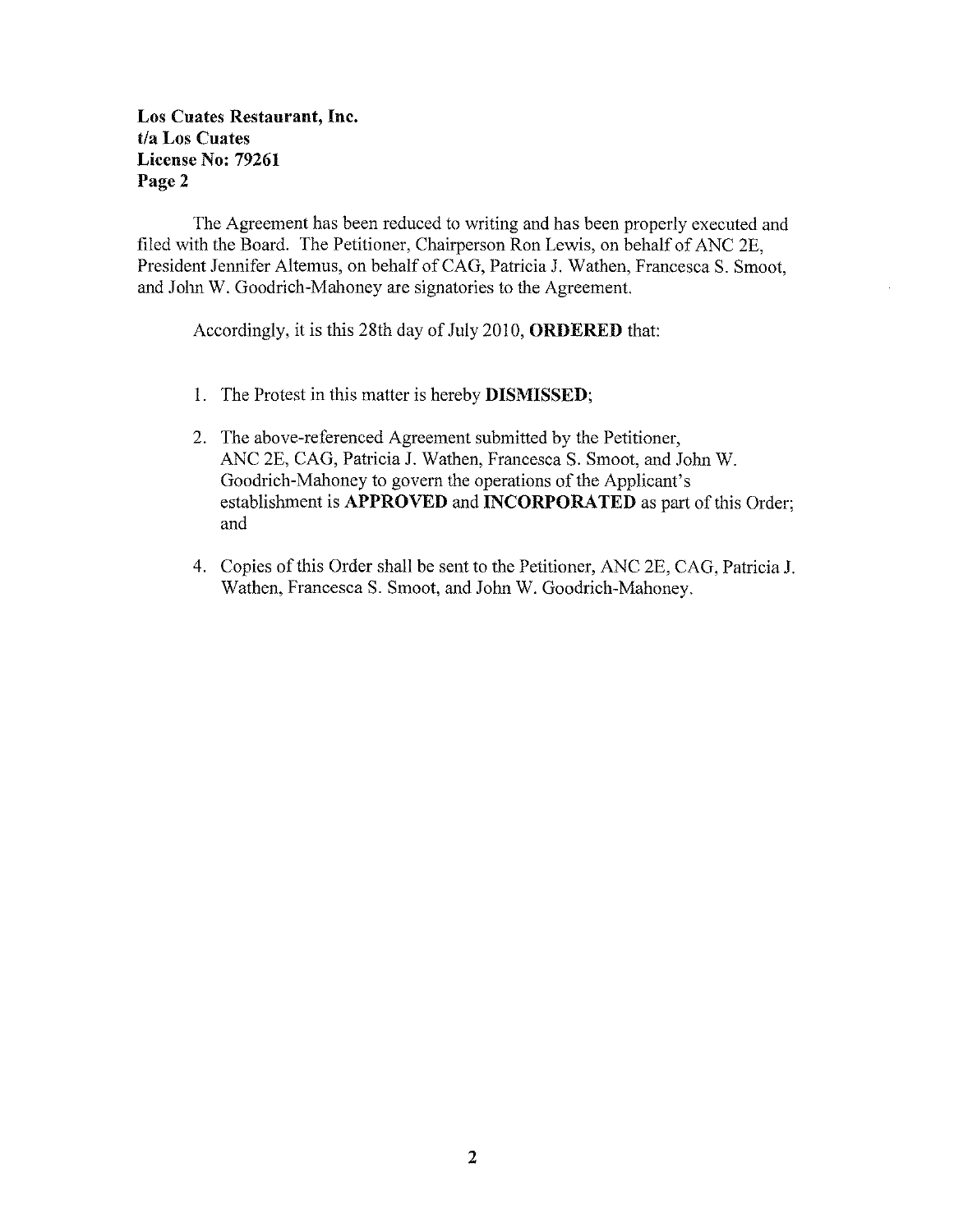**Los Cuates Restaurant, Inc. tla Los Cuates License No: 79261 Page 3** 

> District of Columbia Alcoholic Beverage Control/Board

Nick Alberty Acting Chairperson

Donald Brooks, Member

Herman Jones, Member valvin Nophlin, Member<br>*(M<sub>I</sub>I*, *Juli*ce

Mike Silverstein, Member

Pursuant to 23 **DCMR** § 1719.1 (April 2004), any party adversely affected may file a Motion for Reconsideration of this decision within ten (10) days of service of this Order with the Alcoholic Beverage Regulation Administration, 1250 U Street, N.W.,  $3^{rd}$  Floor, Washington, D.C. 20009.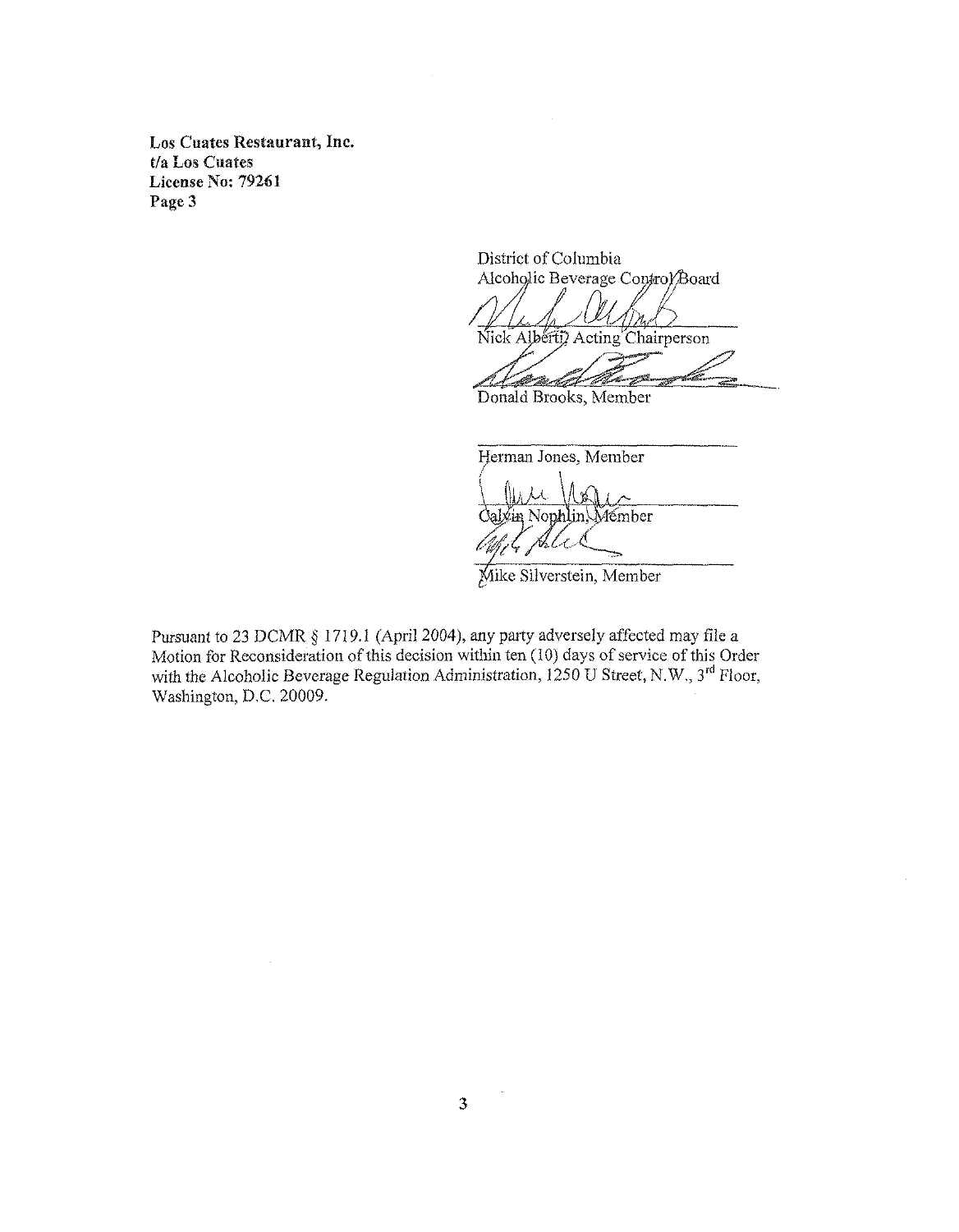Los Cuates Restaurant, Inc.; ]564 Wisconsin Avenue, NW License No. 71466

P.

k.

OBSTRIET OF COLUMBIA<br>" ALCOHOLIC BEVERAGE<br>" REGULE 719M ASTIRISTRATION

 $2011$   $111$   $12$   $12$   $12$   $13$   $1$ 

 $30^{\text{th}}$  THIS SECOND AMENDMENT TO VOLUNTARY AGREEMENT, made this  $\omega \ll 30^{\text{th}}$  day of June 2010 (the "Second Amendment") by and between Los Cuates Restaurant, Inc. tia Los Cuates (the "Licensee") located at 1564 Wisconsin Avenue, NW, Washington, DC; the Citizens Association of Georgetown, a District of Columbia not for profit corporation, having its principal office at 1365 Wisconsin Avenue, NW, Washington, DC ("CAG"); Advisory Neighborhood Commission 2E having its principal office at 3265 S Street, NW, Washington, DC ("ANC 2E"); Patricia J. Wathen ("Wathen") residing at  $3244$  Q Street, NW, Washington, DC; Francesca S. Smoot ("Smoot"), residing at 3246 Q Street, NW, Washington, DC and John W. Goodrich-Mahoney ("Goodrich- Mahoney") residing at 3242 Q Street, NW, Washington, DC (CAG, ANC 2E, Wathen, Smoot, and Goodrich-Mahoney are sometimes hereinafter collectively referred to as the "Protestants")

WHEREAS, Licensee operates its restaurant with a Class C alcoholic beverage license issued by the District of Columbia Alcoholic Beverage Control Board (the "Board");

WHEREAS, Licensee's predecessor, Island Hospitality *tla* Red Ginger Bistro ("Island") entered into a Voluntary Agreement dated June 26, 2001 (the "2001 Agreement") with the Protestants and Edric Sherman, as an additional protestant;

WHEREAS, Island and the Protestants entered into an Amendment to Voluntary Agreement dated June 27, 2006 (the "First Amendment");

WHEREAS, the parties desire to further amend the Voluntary Agreement upon the terms and conditions hereinafter set forth.

NOW, THEREFORE, in consideration of the premises recited above, and other good and valuable consideration, the receipt and sufficiency of which is hereby acknowledged, the parties agree as follows:

1. Recitals Incorporated. The recitals set forth above are incorporated herein by reference.

2. Amendment of Capacity Restriction. The amendment to provision 1 of the 2001 Agreement concerning seating capacity is hereby deleted and the following shall constitute provision 4 of the Voluntary Agreement:

> The establishment shall have maximum seating capacity of 50 in the existing first floor area. The establishment may expand to either the second floor of the premises, or to an addition constructed to the building in the rear of the current premises, but in any event, additional occupancy shall be limited to 50 patrons. Any further expansion shall be deemed a substantial change, and subject to Board approval. Normal patron access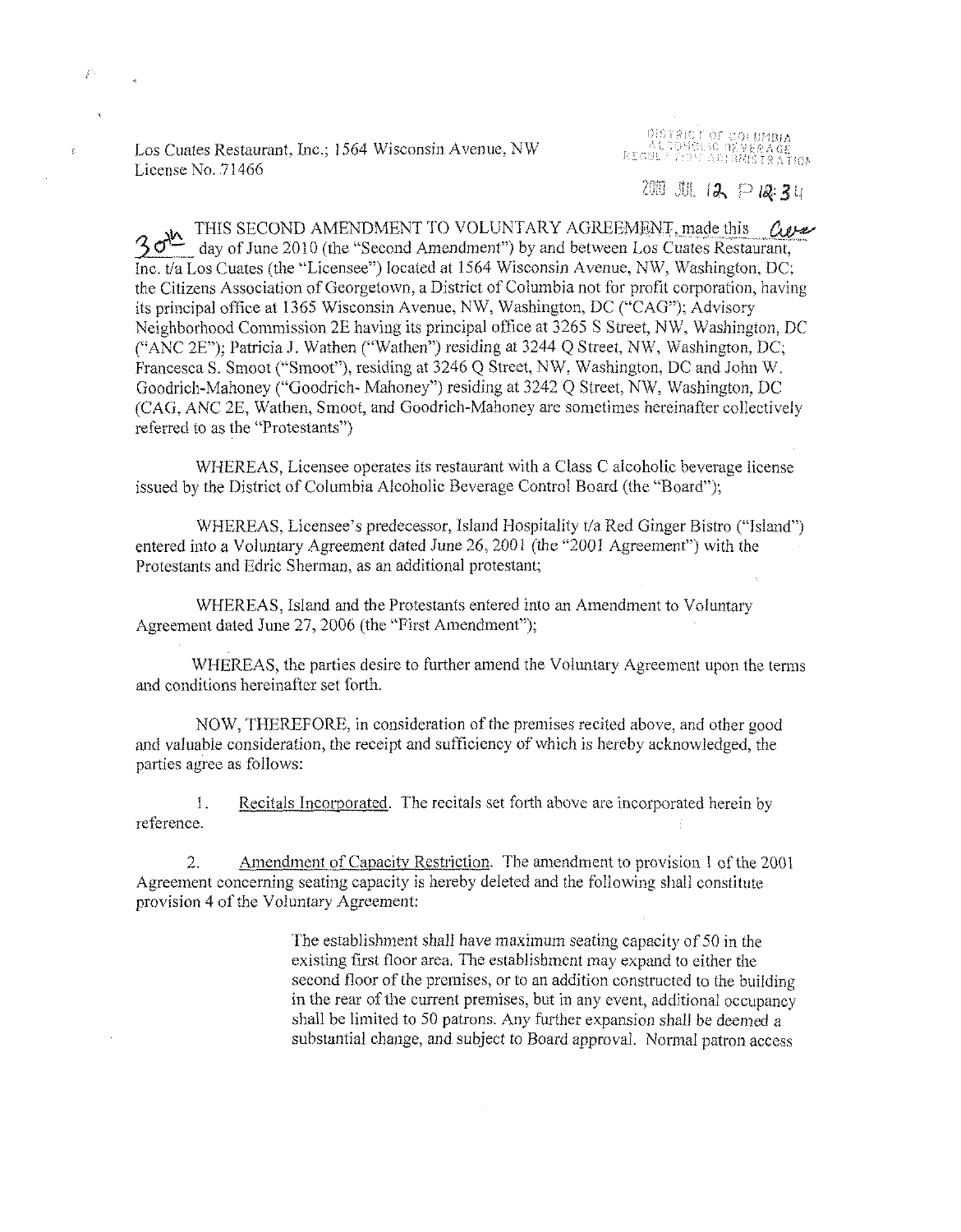to the second floor shall be through the first floor area, however, patron access for private parties may be through an exterior street entrance to the second floor,

3. Amendment Concerning Hours of Operation. The amendment of provision 5 contained in the First Amendment is hereby deleted and the following shall be provision 5 of the Voluntary Agreement:

> The establishment may operate from 11:30 a.m. to 11:00 p.m. on Sunday through Thursday, and from II :30 a.m. to 12:00 midnight on Friday and Saturday, provided, however, that the restaurant shall close its doors one hour before the closing time and shall not admit additional patrons after such time.

Amendment to Provision 26. Provision 26 of the 2001 Voluntary Agreement concerning mailing of written notices is amended to update the names and addresses of certain parties as follows:

> a. If to the Licensee, to Los Cuates Restaurant, Inc. ATTN: Mauricio Sepulveda 1564 Wisconsin Avenue Northwest Washington, DC 20007

5. Exhaust Fan. Licensee shall install an enclosure surrounding the exhaust fan for its kitchen with sufficient height to reasonably muffle the sound emitted by such exhaust fan in the neighborhood. The enclosure shall be installed within three (3) months of signing of this amendment by all parties to the amendment.

6. Signage for Parking Spaces. Licensee shall advertise the availability of validated parking as required by the Voluntary Agreement on the Licensee's website, in the front window of the premises, and on Licensee's menus.

7. Agreement Otherwise in Full Force and Effect. Except as otherwise explicitly provided herein, the 2001 Agreement, as amended by the First Amendment and by this Second Amendment, shall remain in full force and effect and constitute the agreement between the parties. This Agreement may only be modified by written agreement of all the parties or their successors, or otherwise in accordance with law.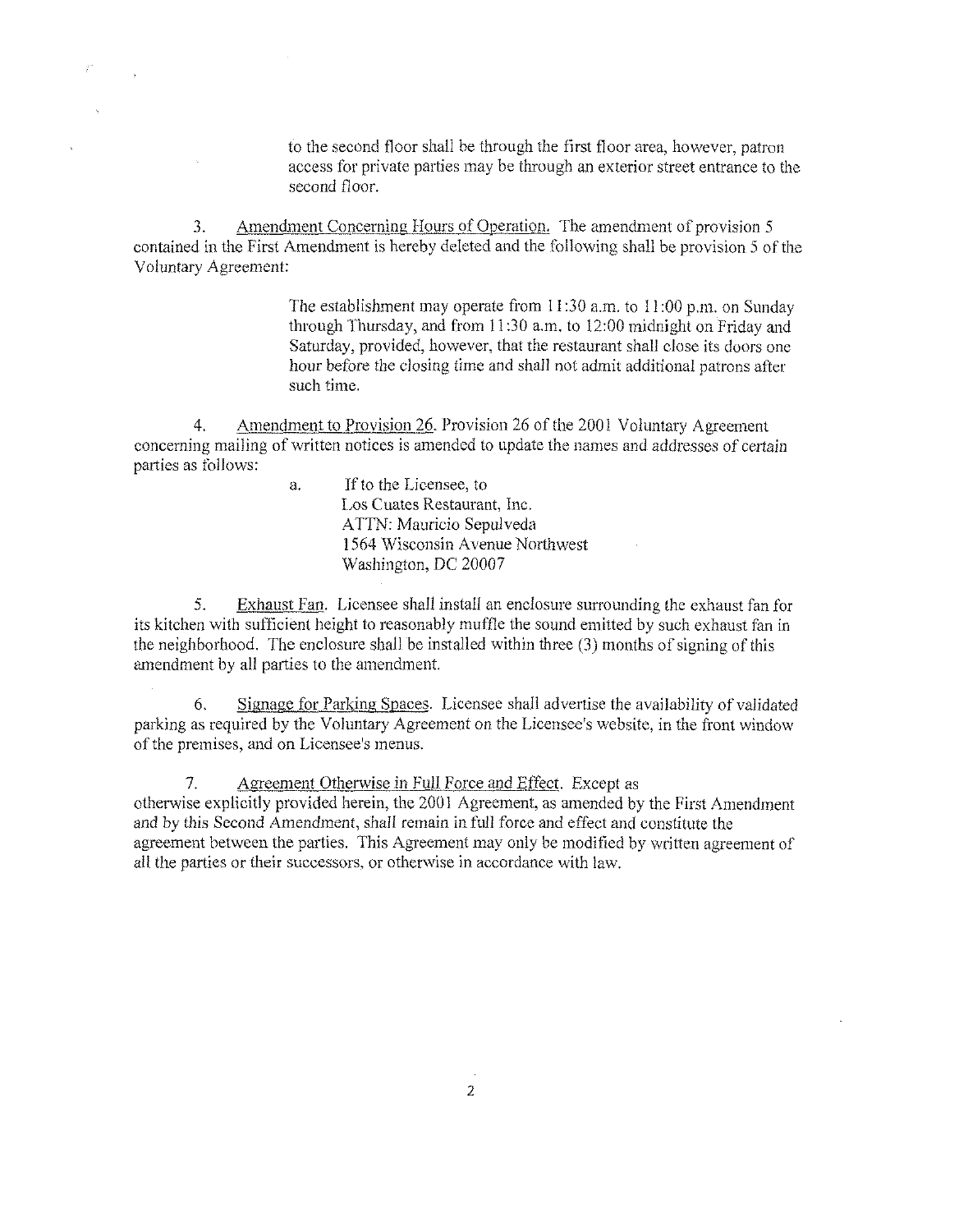IN WITNESS WHEREOF, the parties have executed this Second Amendment to Voluntary Agreement as of the day and year first written above.

LICENSEE:

Los Cuates Restaurant, Inc. By: (title) Maurieioépülvéda, E. Menchan.  $L \circ S$ Vice ves

PROTESTANTS:

ANC<sub>2E</sub>  $By:$ RON LEWIS, CHAIR, ANC2E Print Name/Title

CAG By: CAG President Print Name/Titl emus

Patricia J. Wathen

Francesca S. Smoot

John W. Coodi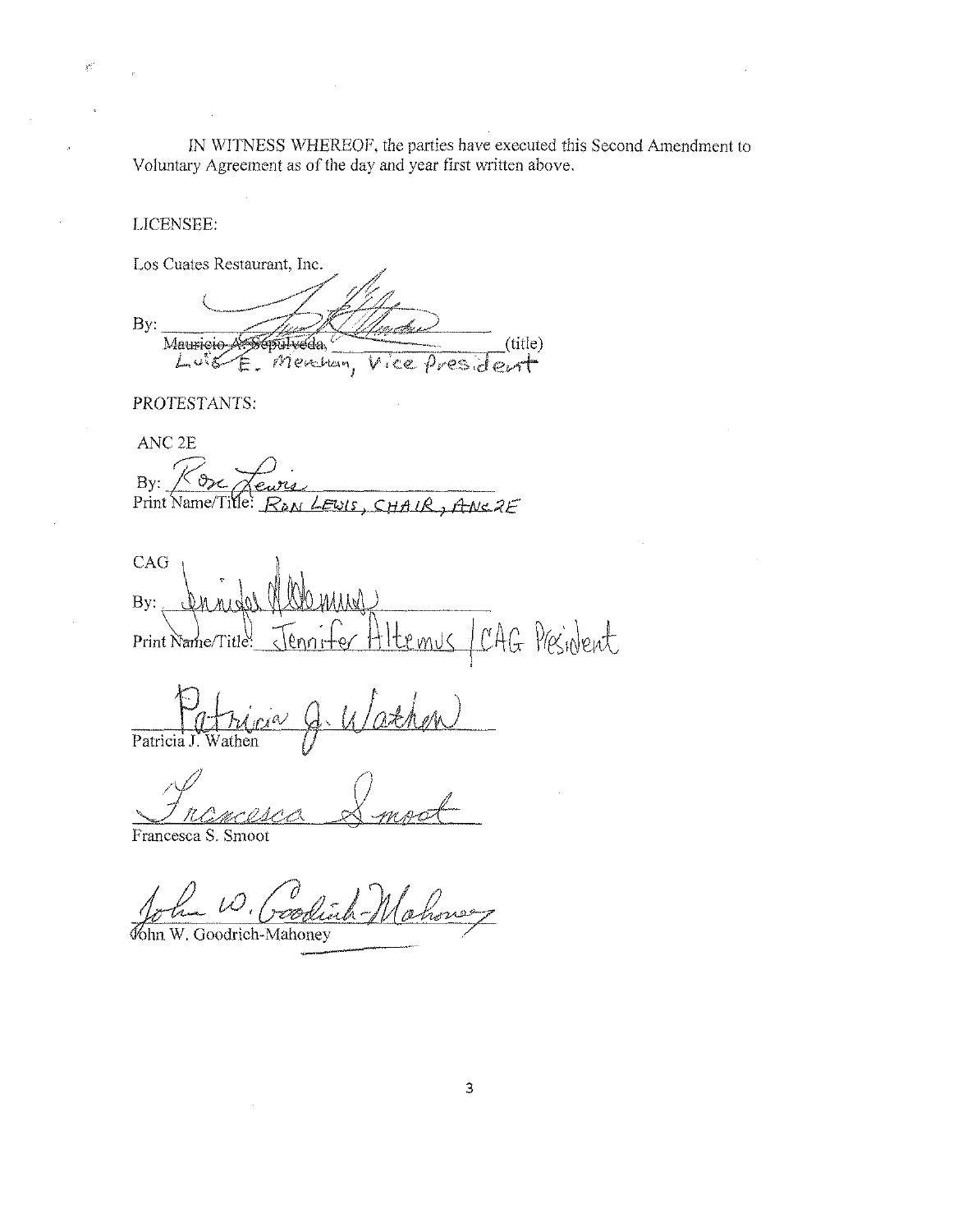## **THE DISTRICT OF COLUMBIA ALCOHOLIC BEVERAGE CONTROL BOARD**

| In the Matter of:                                                                                                                       |                                         |                                    |
|-----------------------------------------------------------------------------------------------------------------------------------------|-----------------------------------------|------------------------------------|
| Island Hospitality, LLC<br>t/a Red Ginger Bistro                                                                                        |                                         |                                    |
| Application for a Retailer's Class DR<br>License – Substantial Change<br>at premises<br>1564 Wisconsin Avenue, N.W.<br>Washington, D.C. | License no.:<br>Case no.:<br>Order no.: | 74166<br>60794-06/052P<br>2006-136 |

Island Hospitality, LLC, Applicant

Ed Solomon, Chair, on behalf of Advisory Neighborhood Commission 2E, John W Goodrich-Mahoney, on behalf of a group of five (5) or more individuals, and Victoria G. K. Rixey, President, on behalf of the Citizens Association of Georgetown, Protestants

**BEFORE:** Charles A. Burger, Chairperson Vera M. Abbott, Member Judy A. Moy, Member Audrey E. Thompson, Member Peter B. Feather, Member Albert G. Lauber, Member Eartha Isaac, Member

### **ORDER ON AMENDMENT TO VOLUNTARY AGREEMENT AND WITHDRAWN PROTEST**

The substantial change application for a change in license class from a Retailer's Class "DR" License to a Retailer's Class "CR" License and for a trade name change from "Red Ginger Bistro" to "Red Ginger of Georgetown", having been protested, came before the Board on May 17,2006, in accordance with D.C. Official Code § 25-601 (2001). Ed Solomon, Chair, on behalf of Advisory Neighborhood Commission ("ANC") 2E, John W Goodrich-Mahoney, on behalf of a group of five (5) or more individuals, and Victoria G. K. Rixey, President, on behalf of the Citizens Association of Georgetown ("CAG"), filed timely oppositions by letter.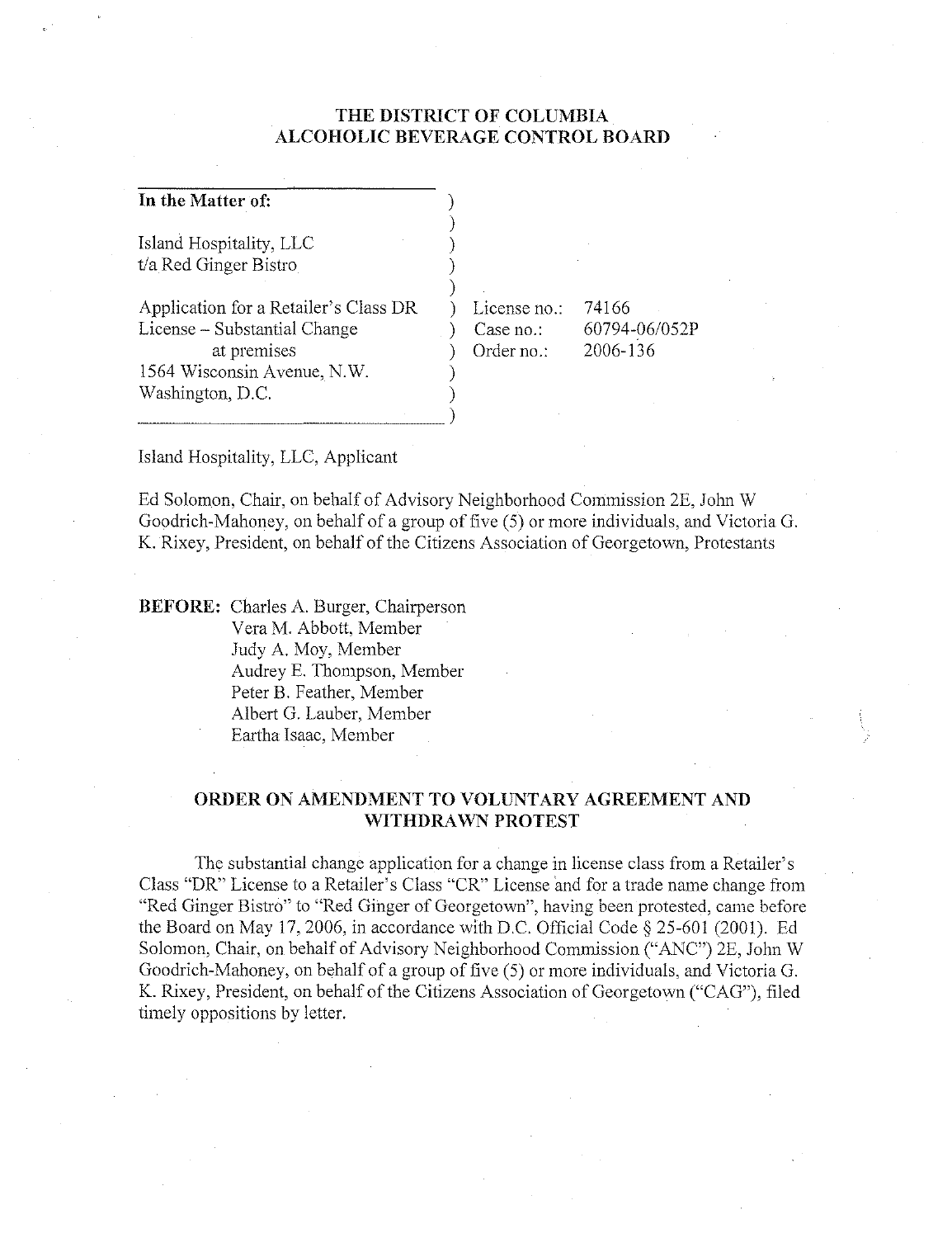Island Hospitality, LLC t/a Red Ginger Bistro License no. 74166 Case no. 60794-06/052P Page two

The official records of the Board reflect that the parties have reached an amendment to the existing voluntary agreement, dated June 26, 2001, which has been reduced to writing and has been properly executed and filed with the Board. The amendment replaces provisions 4,5,12,23,24,25, and 26 of the June 26, 2001 agreement. The Board notes that the amendment also clarifies that the Applicant is withdrawing its request for an entertainment endorsement. Pursuant to the amendment, received by the Board on June 27, 2006, the Protestants have agreed to withdraw their protests, provided, however, the Board's approval of the pending application is conditioned upon the licensee's continuing compliance with the terms of the June 26, 2001 agreement.

Accordingly, it is this  $19<sup>th</sup>$  day of July 2006, **ORDERED** that:

1. The protests of Ed Solomon, Chair, on behalf of ANC 2E, John W Goodrich-Mahoney, on behalf of a group of five  $(5)$  or more individuals, and Victoria G. K. Rixey, President, on behalf of CAG, are WITHDRAWN;

2. The substantial change application of Island Hospitality, LLC, t/a Red Ginger Bistro, for a change in license class from a Retailer's Class "DR" License to a Retailer's Class "CR" License and for a trade name change from "Red Ginger Bistro" to "Red Ginger of Georgetown" at 1564 Wisconsin Avenue, N.W., Washington, D.C., is GRANTED;

3. The above-referenced amendment and agreement are INCORPORATED as part of this Order; and

4. Copies of this Order shall be sent to the Protestants and the Applicant.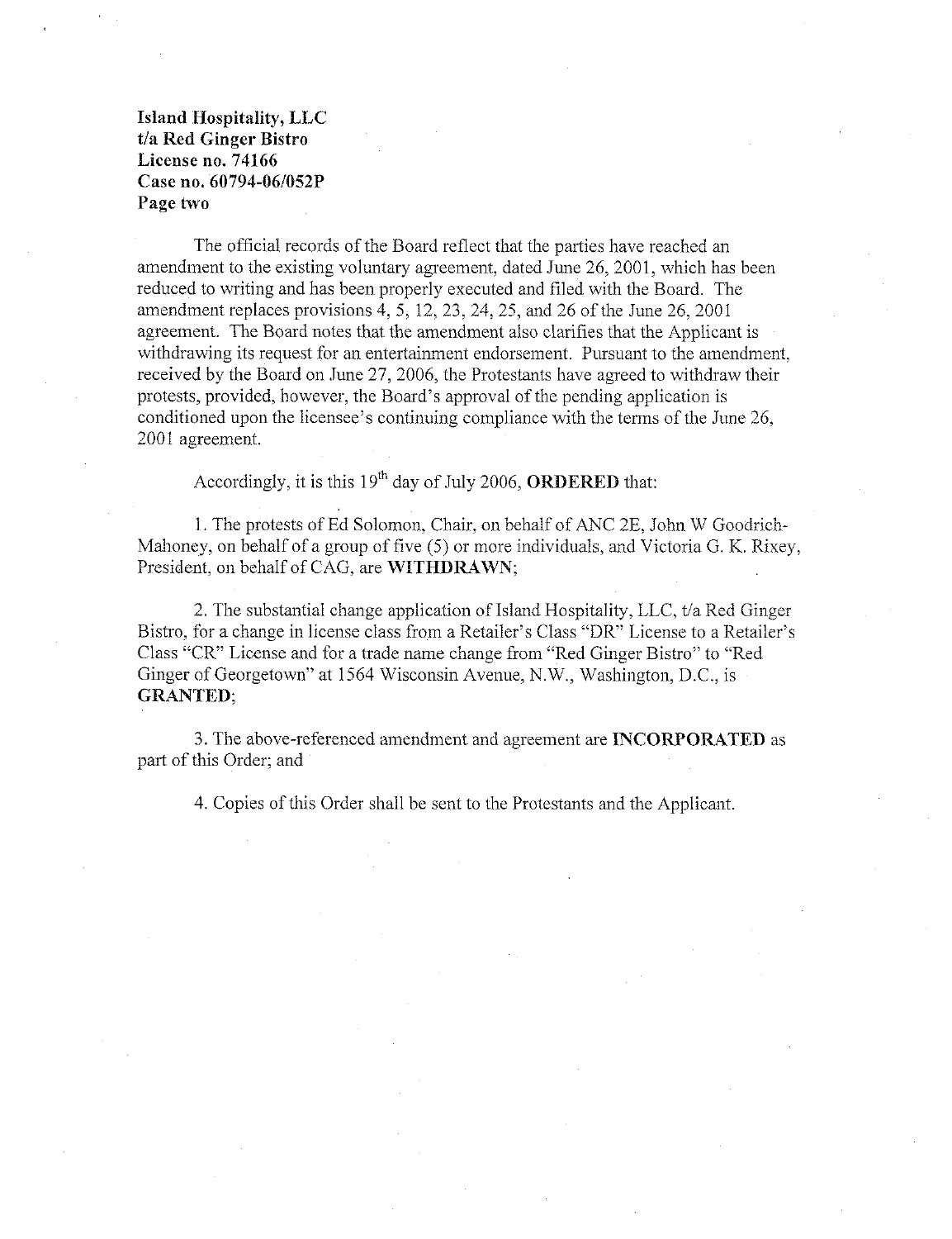Island Hospitality, LLC t/a Red Ginger Bistro License no. 74166 Case no. 60794-06/052P Page three

District of Columbia<br>Alcoholic Beverage Control Board

Charles A. Burger, Chairperson

VeraM. Abbott, Member

Judy A. Moy, Member

Audrey E. Thompson, Member <u>Ilva D-1 Lugna</u>

Peter B. Feather, Member

Albert G. Lauber, Member

Fartha Isaac, Member

Pursuant to 23 DCMR § 1719.l (April 2004), any party adversely affected may file a Motion for Reconsideration of this decision within ten (10) days of service of this Order with the Alcoholic Beverage Regulation Administration, 941 North Capitol Street, N.E., Suite 7200, Washington, D.C. 20002.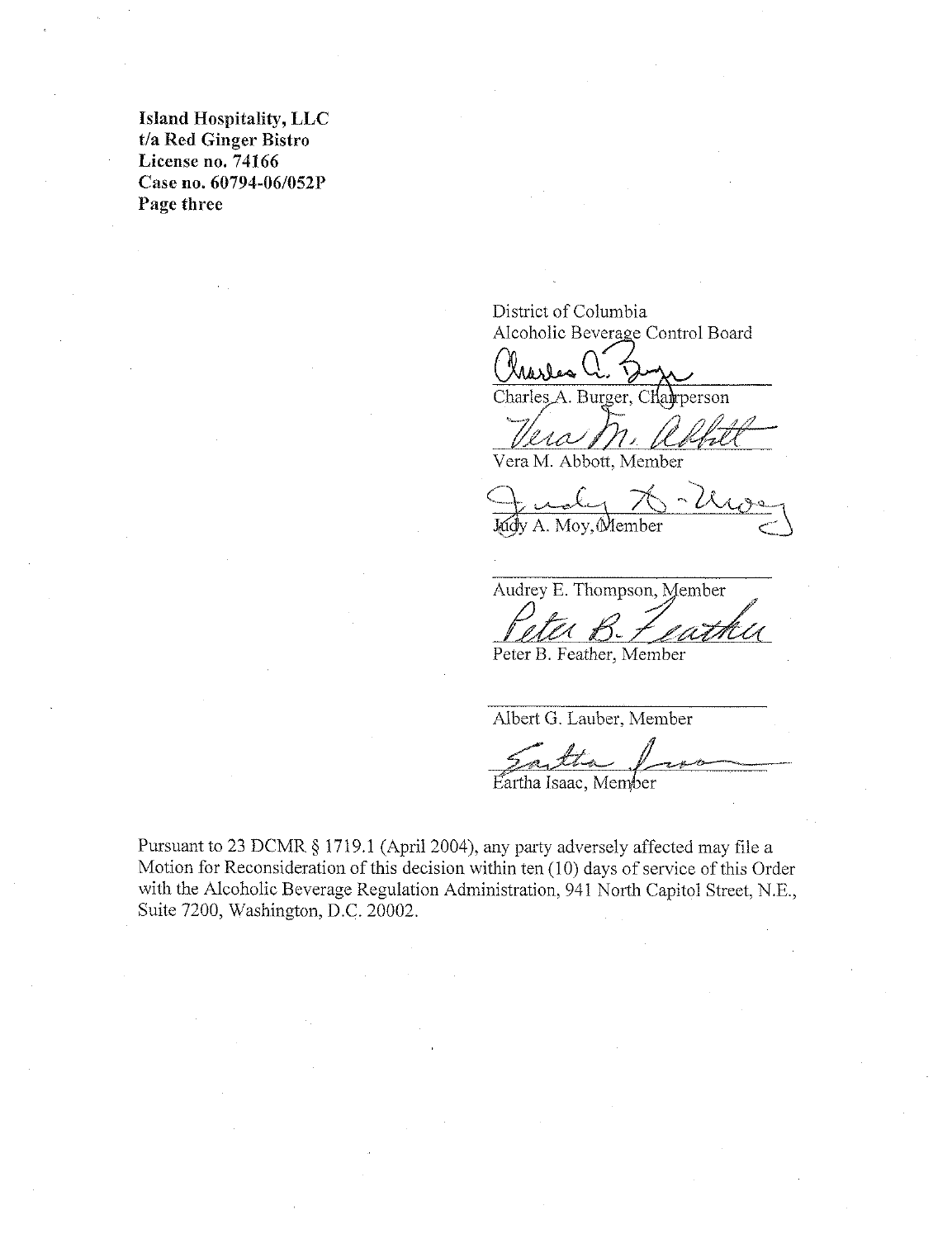## ALCOHOL BEVERAGE CONTROL AMENDMENT TO VOLUNTARY AGREEMENT DATED THE  $26^{\text{TH}}$ DAY OF JUNE, 2001

## *License No: 74166 Case No.: 60794-06-052P*

This AGREEMENT amending the Voluntary Agreement dated the  $26<sup>th</sup>$  day of June, 2001, (the "Amendment Agreement") is made this 27<sup>th</sup> day of June, 2006, by and between Island Hospitality LLC *tla* Red Ginger Bistro (the "Licensee"), located at 1564 Wisconsin Avenue, NW, Washington, DC, the Citizens Association of Georgetown ("CAG"), a District of Columbia not-forprofit corporation having its principal office at 1365 Wisconsin Avenue, NW, Washington, DC., the Advisory Neighborhood Commission 2E ("ANC 2E"), having its principal office at 3265 S Street, NW, Washington, DC, Patricia J. Wathen, a neighbor residing at 3244 Q Street, NW, Francesca S. Smoot (formally Francesca S. Glassman) a neighbor residing at 3246 Q Street, NW, and John W. Goodrich-Mahoney a neighbor residing at 3242 Q Street, NW, Washington, DC on behalf of himself and the individual protestants (hereafter collectively referred to as the "Protestants").

WHEREAS, Licensee operates a restaurant known as Red Ginger Bistro (the "Establishment") located at 1564 Wisconsin Avenue, NW, Washington, D.C., under a Class D liquor license; and

WHEREAS, Licensee is seeking to change its liquor license from a Class D to a Class C and add an Entertainment Endorsement; and

WHEREAS, Licensee's current Class D license incorporates a previously executed Voluntary Agreement, dated the  $26<sup>th</sup>$  day of June 2001 ("the 2001 Agreement") which is attached hereto; and

WHEREAS, the Establishment is located in the heart of a residential neighborhood, abutting two residential properties and in immediate or close proximity to the rear yards of 37 residential properties; and

WHEREAS, given the Establishment's location, the club-like activities associated with an Entertainment Endorsement are inappropriate; and

 $\mathbf{1}$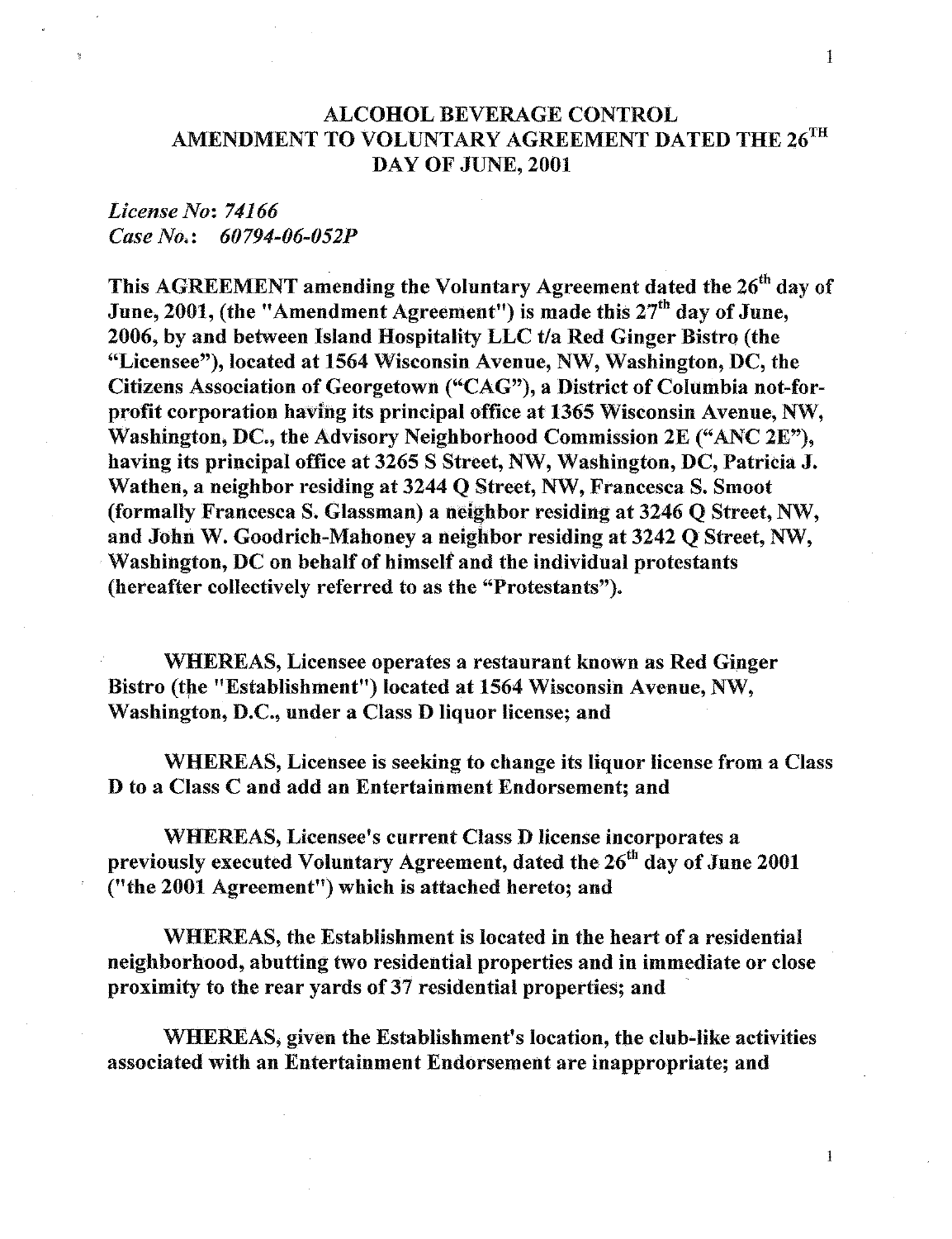WHEREAS, the ANC 2E, CAG and the Protestants have timely protested the Licensee's application for a liquor License Class Change and an Entertainment Endorsement; and

WHEREAS, the parties to this agreement have met and desire to resolve the protest in the manner hereinafter provided; and

WHEREAS, pending before the District of Columbia Alcoholic Beverage Control Board (the "ABC Board") is the Licensee's Application to change its liquor license from a Class D to a Class C and add an Entertainment Endorsement;

NOW, THEREFORE, in consideration of the premises recited above and the promises and conditions set forth below, the parties agree as follows:

Provision 4 of the 2001 Agreement addressing seating capacity is amended in its entirety and shall read as follows:

The Establishment shall have a maximum capacity of fifty (50) seated persons located solely on the first floor of the current building. This maximum 50 seat capacity shall apply to all restaurant activities, including any private parties, and shall never be exceeded in the current first floor restaurant space. Further, the Licensee agrees not to apply for an increase in the seating capacity, either through an expansion to the second floor, an addition to the building or by any other means and understands that this prohibition is binding on any future holder(s) of the liquor license at this location.

Provision 5 of the 2001 Agreement addressing hours<sup>tof</sup> operation is amended in its entirety and shall read as follows:  $\frac{1}{2}$ ,  $\frac{1}{30}$  and  $\frac{1}{30}$  and  $\frac{1}{30}$  in  $\frac{1}{30}$  and  $\frac{1}{30}$ entirety and shall read as follows:  $\sqrt{2\pi}$ <br>The Establishment shall be closed on Mondays. The Establishment

shall be open from  $3.00~$  PM to  $10:00~$  PM on Sunday and Tuesday through Thursday  $\mathcal{L}$  is  $\mathcal{L}$  if  $\mathcal{L}$  if  $\mathcal{L}$  if  $\mathcal{L}$  if  $\mathcal{L}$  and Saturday. The serving of food and alcoholic beverages shall cease Sunday and Tuesday through Thursday at 10:00 PM and 11:00 PM Friday and Saturday. All patrons must leave the Establishment by 11:00 PM Sunday and Tuesday through Thursday and Midnight Friday and Saturday. These hours of operation may not be extended for any reason, including private parties. Further, the Licensee

2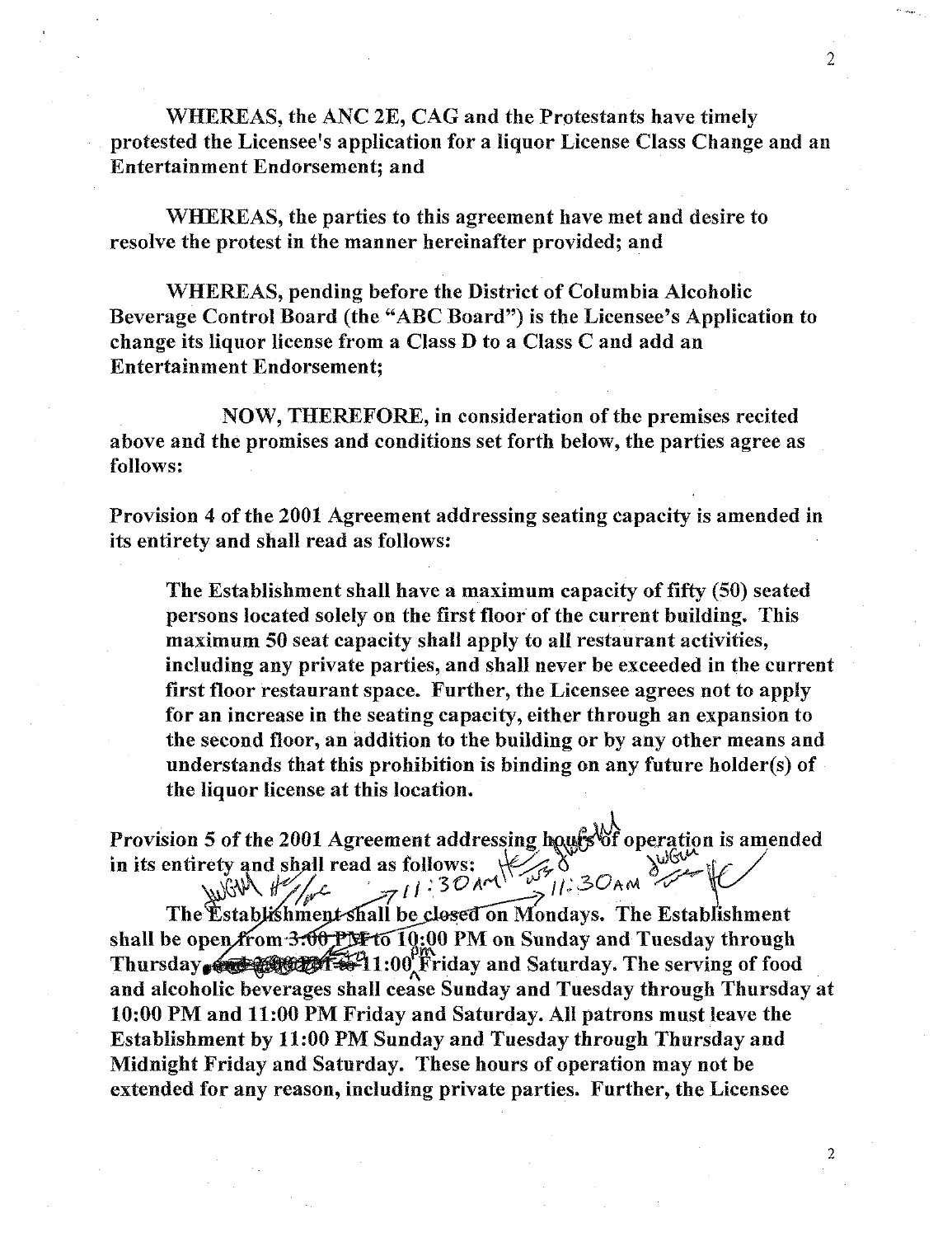agrees not to apply for an extension of honrs and understands that this prohibition is binding on any future holder(s) of the liquor License at this location.

Provision 12 of the 2001 Agreement addressing entertainment is amended in its entirety and shall read as follows:

Licensee agrees to withdraw its application for an Entertainment Endorsement and further agrees that at no time shall it reapply for an Entertainment Endorsement, with the understanding that this prohibition is binding upon any future holder(s) of the liquor license at this location. There shall be no live music or entertainment of any kind, no disc jockey and no dancing at any time, including for private parties, and no cover charges shall be assessed indoors or outside of the Establishment. Only recorded light music may be played and only at a volume level tbat cannot be heard anywhere outside of the Establishment. Piping of music to the exterior of the building, either directly through speakers or via any open doors or windows is probibited.

Provision 23 of the 2001 Agreement addressing witbdrawal of protests is amended in its entirety and shall read as follows:

The Licensee agrees not to apply for any further changes in the liquor License Class and understands that this prohibition is binding on any future holder(s) of this license at this location. In consideration of the conditions agreed to in this Amendment Agreement, CAG, ANC 2E and the Protestants agree to withdraw their protest of Licensee's application for a change in License Class from D to C, at such time as the ABC Board accepts this Agreement amending the Voluntary Agreement dated the  $26^{th}$  day of June, 2001, which is attached hereto, and incorporates same as part of the Licensee's Class C liquor license.

Provision 24 of the 2001 Agreement is amended in its entirety and shall read as follows:

Licensee understands and agrees that the 2001 Voluntary Agreement and these amendments thereto shall be binding upon and enforceable against the successors and assigns of the Licensee and any other entity

3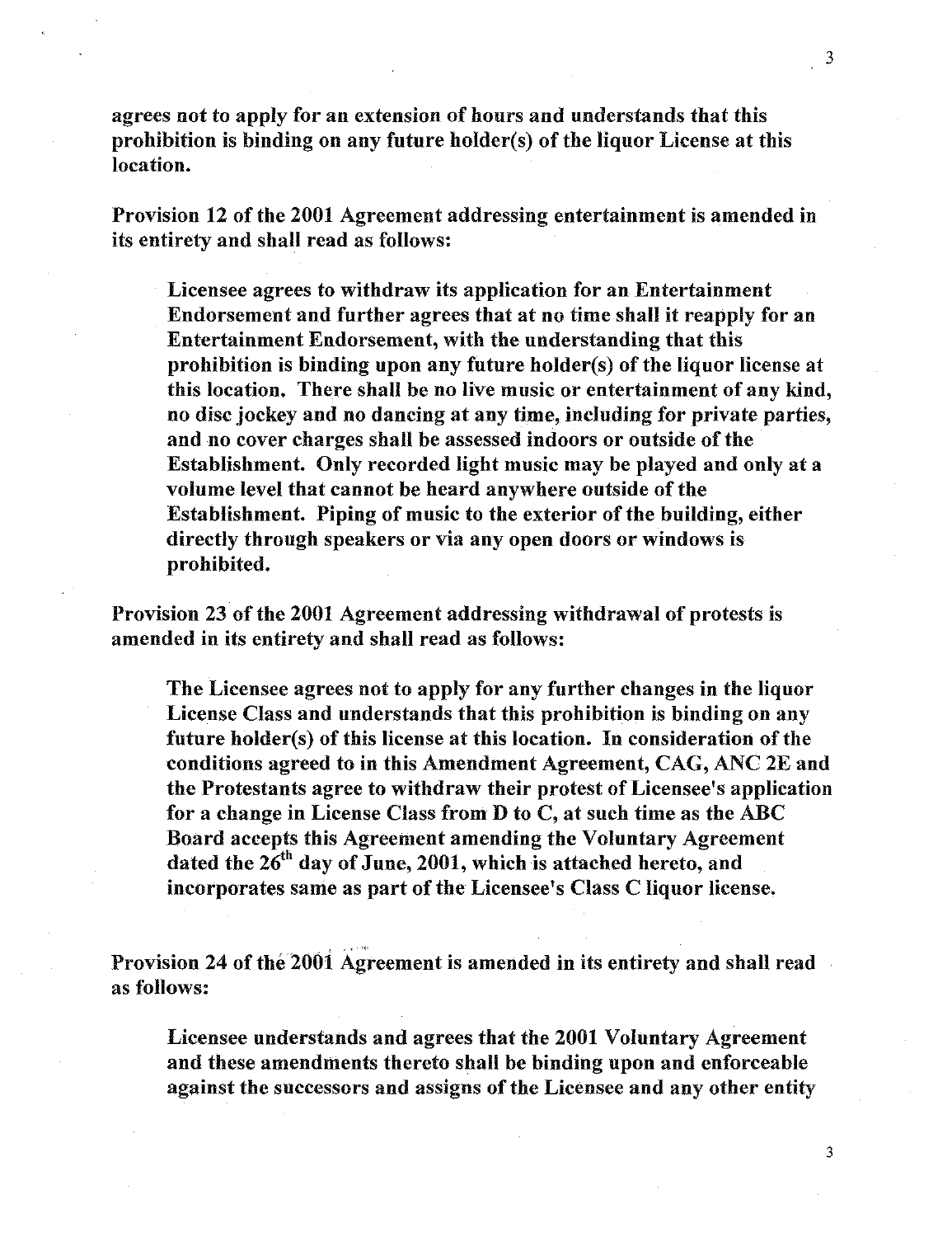or individual(s) owning and/or operating a restaurant at 1564 Wisconsin Avenue, N.W. during the term of this Class C Liquor license, and any renewals thereof, at this location.

Provision 25 of the 2001 Agreement addressing the 2001 Agreement is amended in its entirety and shall read as follows:

The unchanged provisions of the Voluntary Agreement dated the  $26<sup>th</sup>$ day of June 2001, and the amendments thereto set forth herein constitute the Agreement between all the parties and may be modified only by the written agreement of all the parties or their successors.

Provision 26 of the 2001 Voluntary Agreement addressing mailing of any written notices is amended to update the names and addresses of the parties to this Amendment Agreement, as follows:

a. If to the Licensee, to:

Mr. Howsoon Cham Managing Member Island Hospitality, LLC t/a/ Red Ginger Bistro 1564 Wisconsin Avenue, NW Washington, D. C. 20007

b. If to the ANC 2E, one copy to:

Advisory neighborhood Commission 2E 3265 S Street, NW Washington, D.C. 20007

c. If to CAG, one copy to:

Citizens Association of Georgetown 1365 Wisconsin Avenue, NW Washington, D.C. 20007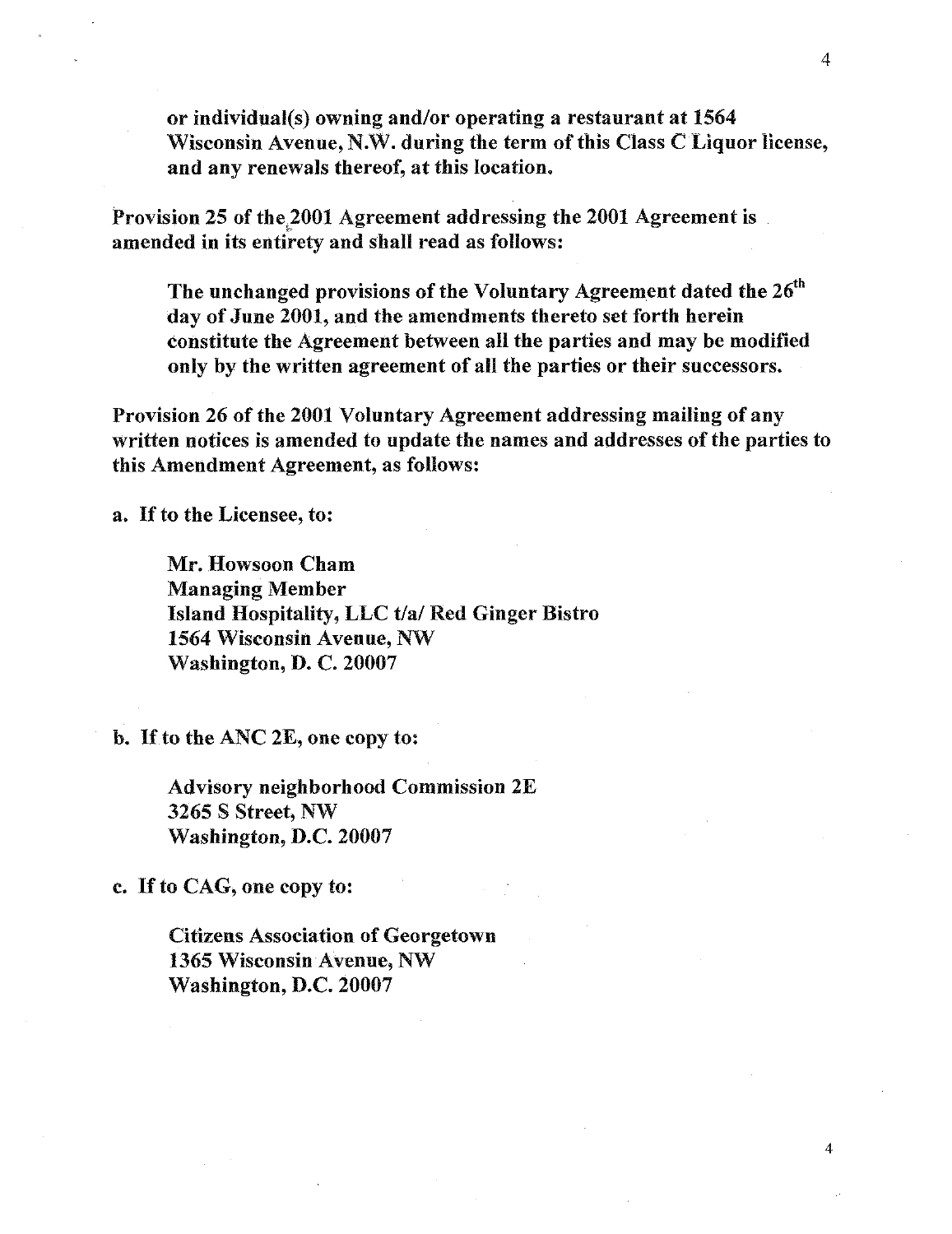# d. If to the Protestants, one copy each to:

John W. Goodrich-Mahoney 3242 Q Street, NW Washington, D.C. 20007

Francesca S. Smoot 3246 Q Street, NW Washington, D.C. 20007

Patricia **J.** Wathen 3244 Q Street, NW Washington, D.C. 20007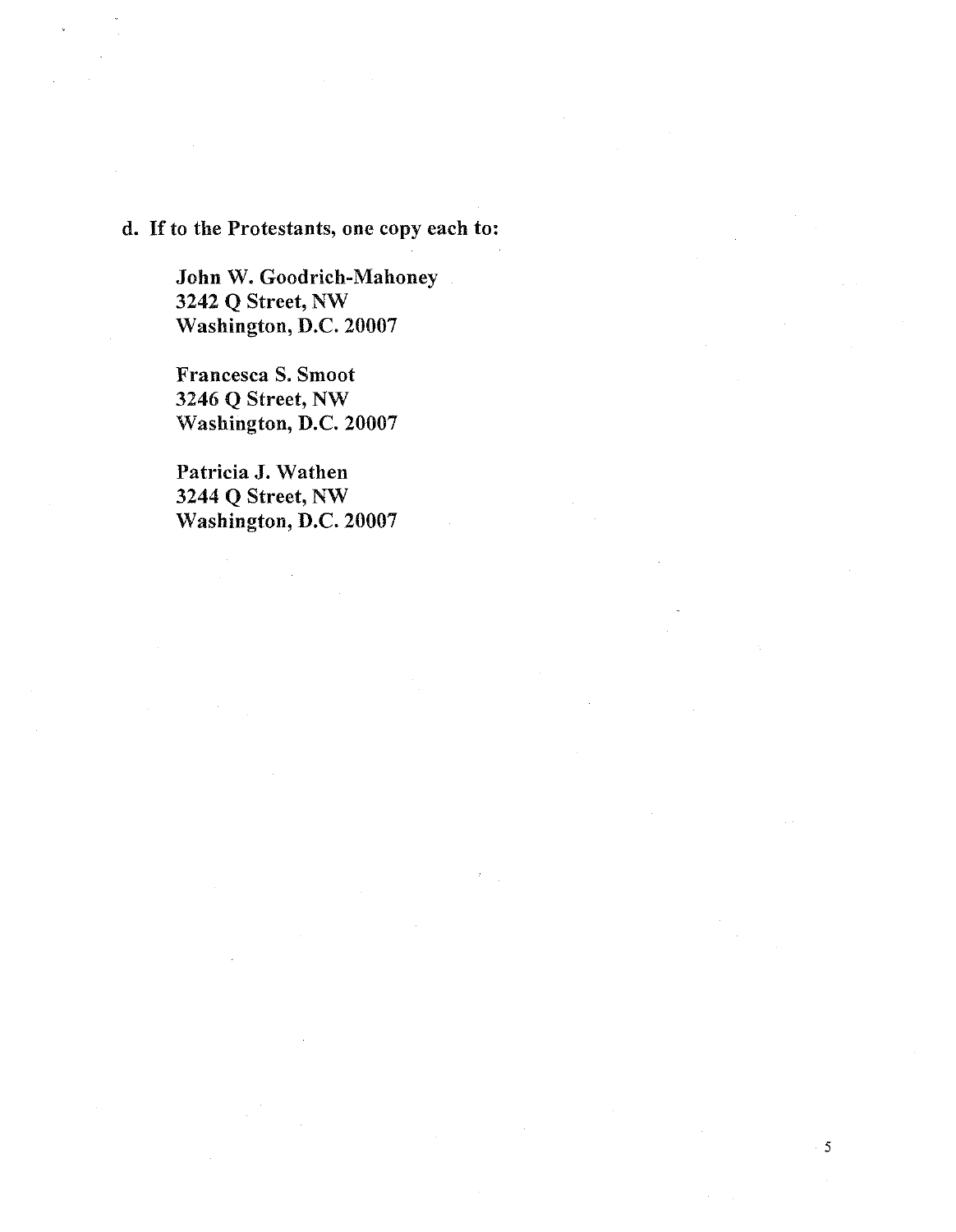IN WITNESS WHEREOF, the parties have executed this Agreement amending the Voluntary Agreement, dated the 26 $^{\rm th}$  day of June, 2001, as of the day and year first above written.

Island Hospitality, LLC t/a Red Ginger Bistro /\

! \  $/$  .i  $\| \cdot \|$  $B_y$  , Howsoon Cham

Licensee/Applicant/ Managing Member

Advisory Neighborhood Commission 2E By  $\bigcup_{n\in\mathbb{N}}$ , Bill Starrels, Vice-Chairman

Citizens Association of Georgetown

, Victoria Rixey, President By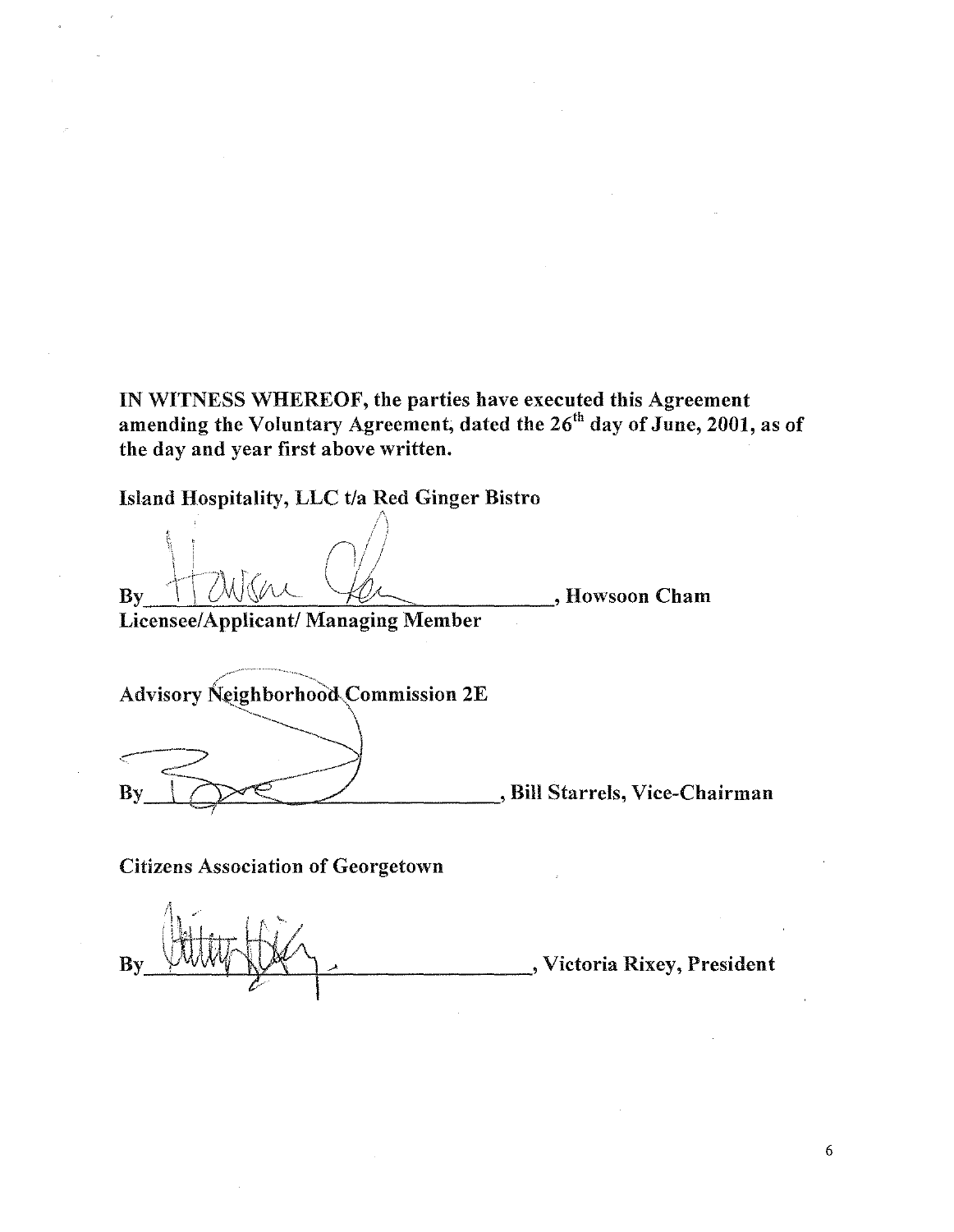By Patricia Q. Wathen , Patricia **J.** Wathen Protestant

By John W. Cooluch Maloney on behalf of F.S. Somot

7 .

 $By 1$  (1) booked-Malcone, John W. Goodrich-Mahoney Protestant and Designated Representative